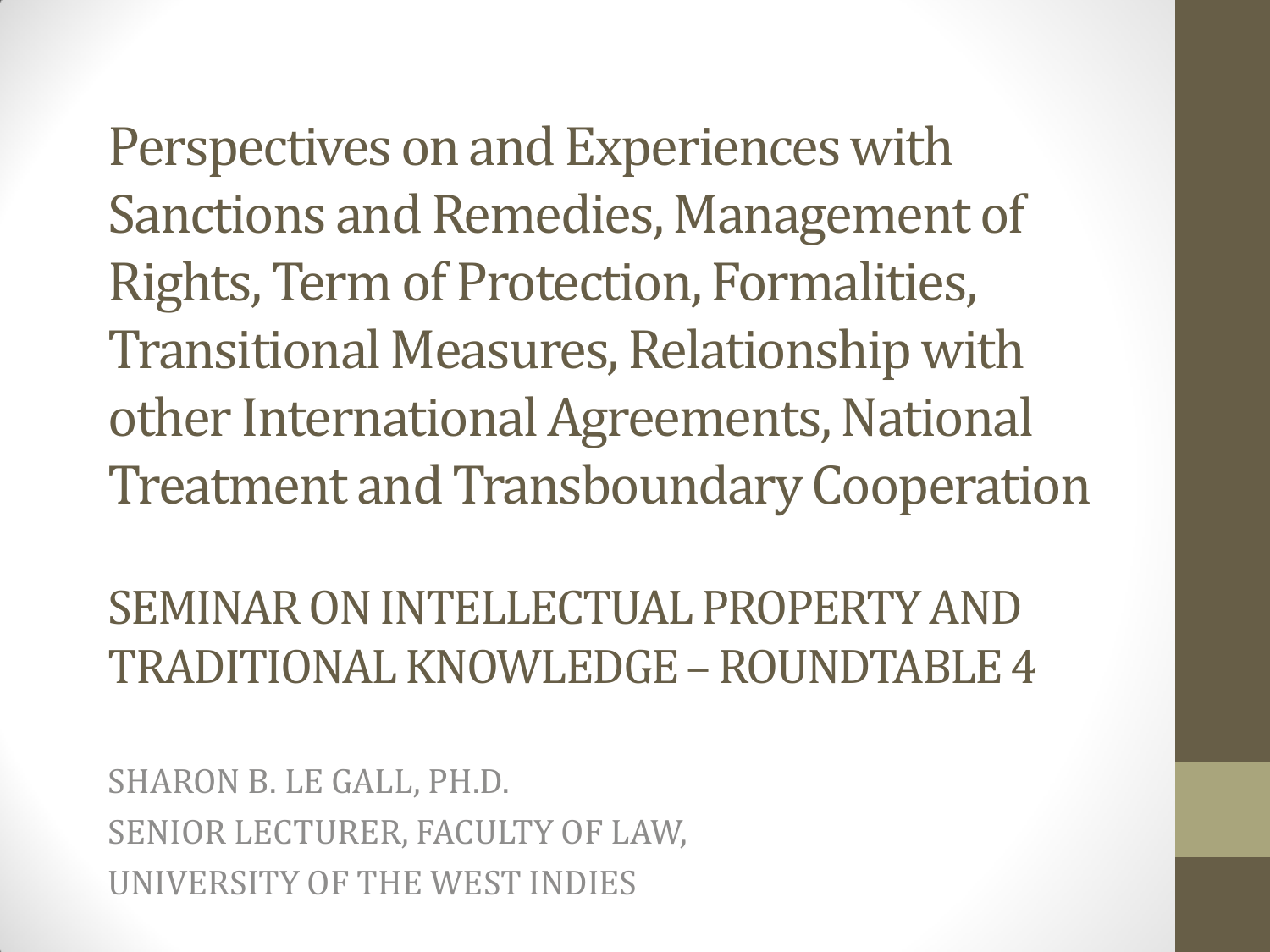## CARICOM Policy Directive and Implementation

Revised Treaty of Chaguaramas

- Established the Caribbean Community (CARICOM)
- Article 66 provides that the Council for Trade and Economic Development (COTED) should
	- promote the protection of IP rights
	- identify and establish through Member States, "mechanisms to ensure indigenous Caribbean culture and the legal protection of expressions of folklore, other traditional knowledge and national heritage particularly of indigenous populations in the Community"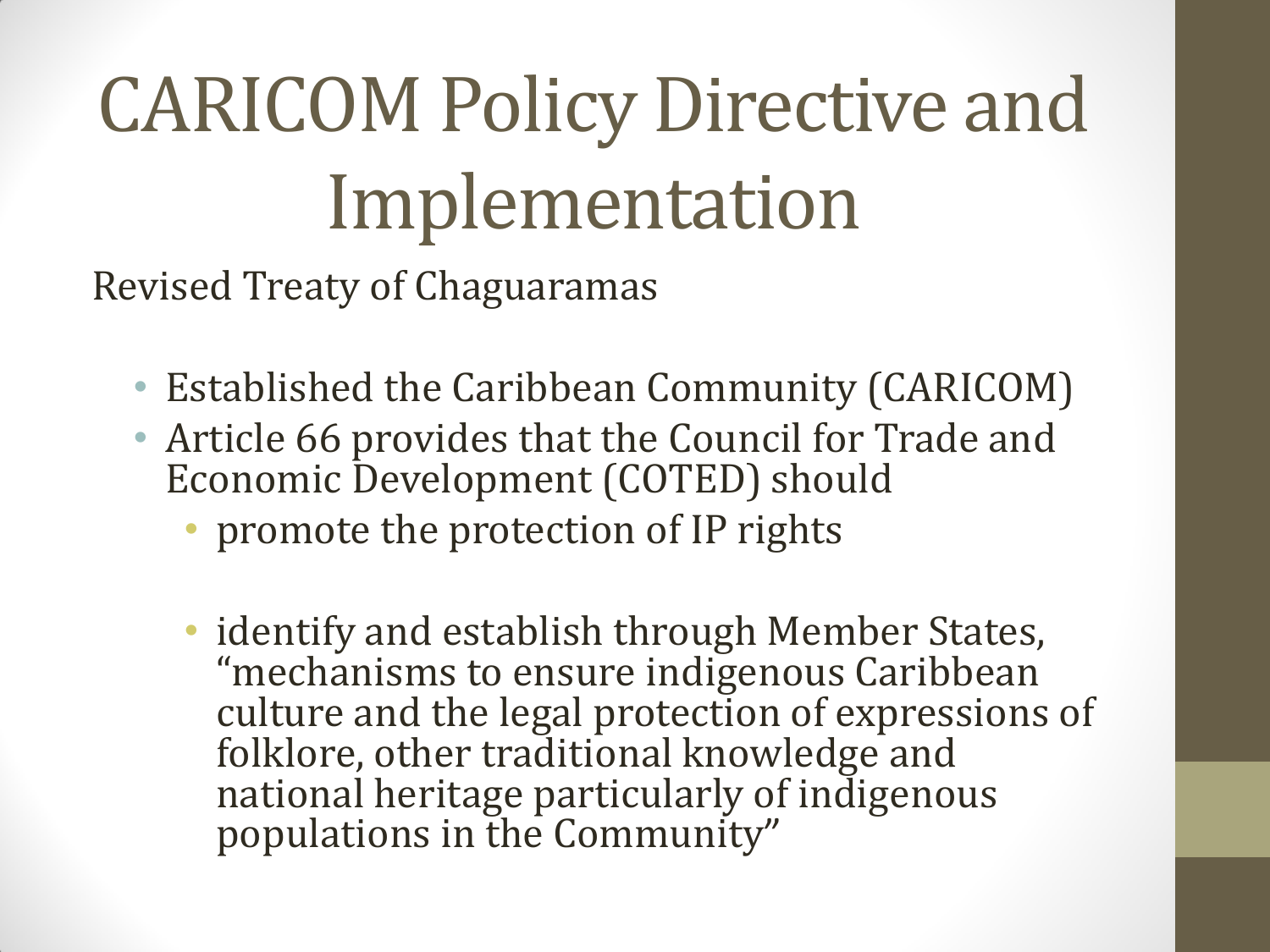## CARICOM Policy Directive and Implementation

- WIPO Ministerial-Level Meeting on Intellectual Property for Caribbean held in 2006
- Resolution passed requesting WIPO's assistance regarding developing the appropriate framework for the protection of traditional knowledge
- Pursuant to this resolution, a Working Group was established which was divided into two teams
	- Consultation Team
	- Research Team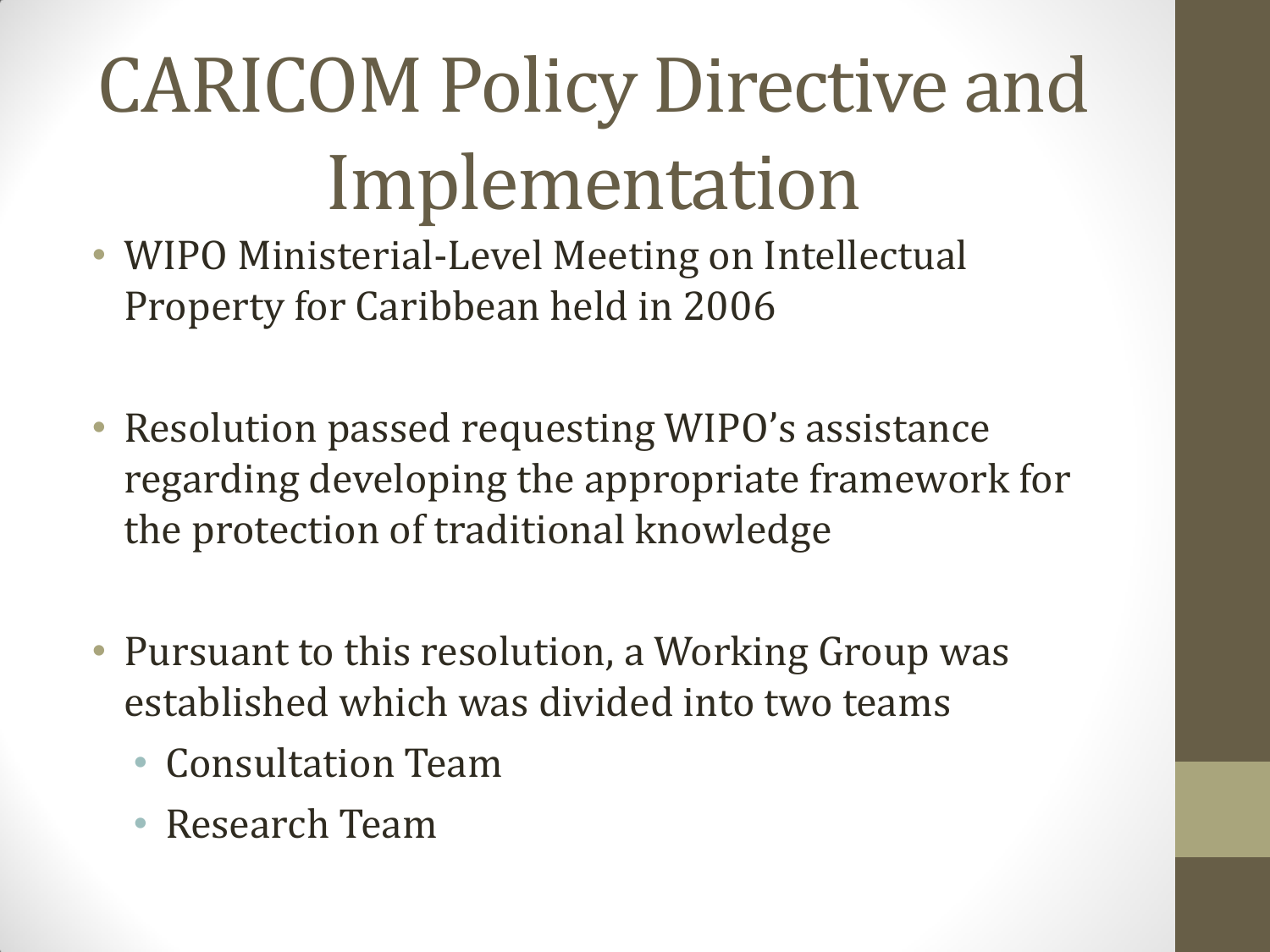# Some Key Findings of Working Group

#### **Consultation Team**

• (Little or no distinction between artistic forms of traditional knowledge and technical and scientific forms of traditional knowledge)

#### **Research Team**

Existence of basic legislative provisions for the protection of traditional knowledge (conceptualized as either "folklore" or "expressions of "folklore")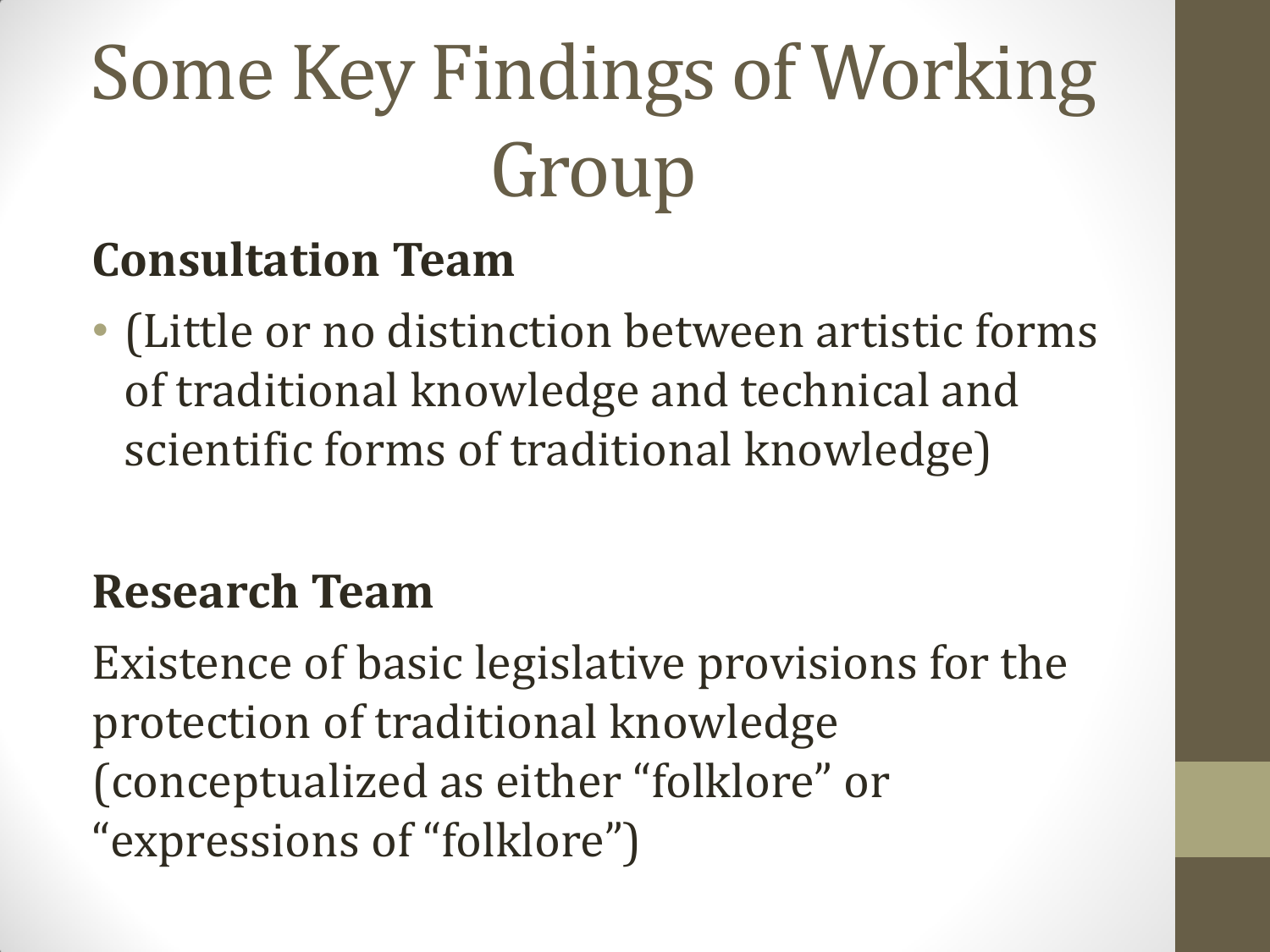Intellectual Property and Traditional Knowledge – General Observations

Some challenges to using an intellectual property system to protect traditional knowledge

- Intellectual property generally provides for individual and not collective or group rights, with few exceptions
- intellectual property legislation usually (though not exclusively) requires that protected subject matter must be fixed in some material form as a pre-condition for protection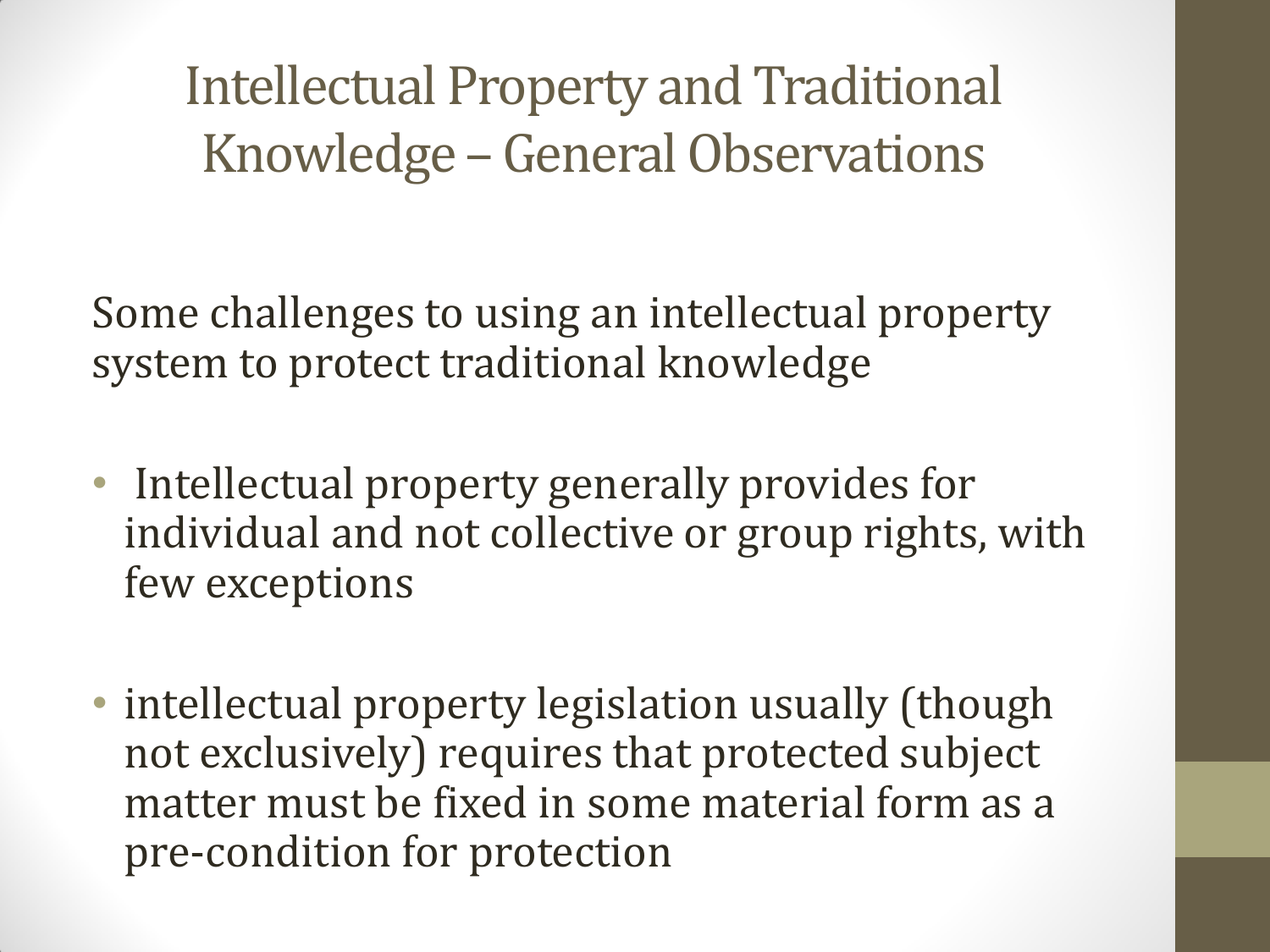Intellectual Property and Traditional Knowledge – General Observations

- traditional knowledge is **pre-existing**, passed from generation to generation, may not satisfy either the **originality criteria** in copyright law or the **novelty criteria** in patent law
- the **durational limits** for protection of intellectual property rights inconsistent with certain objectives of protecting traditional knowledge which hinge on the protection of the cultural identity of the source community or country of the traditional knowledge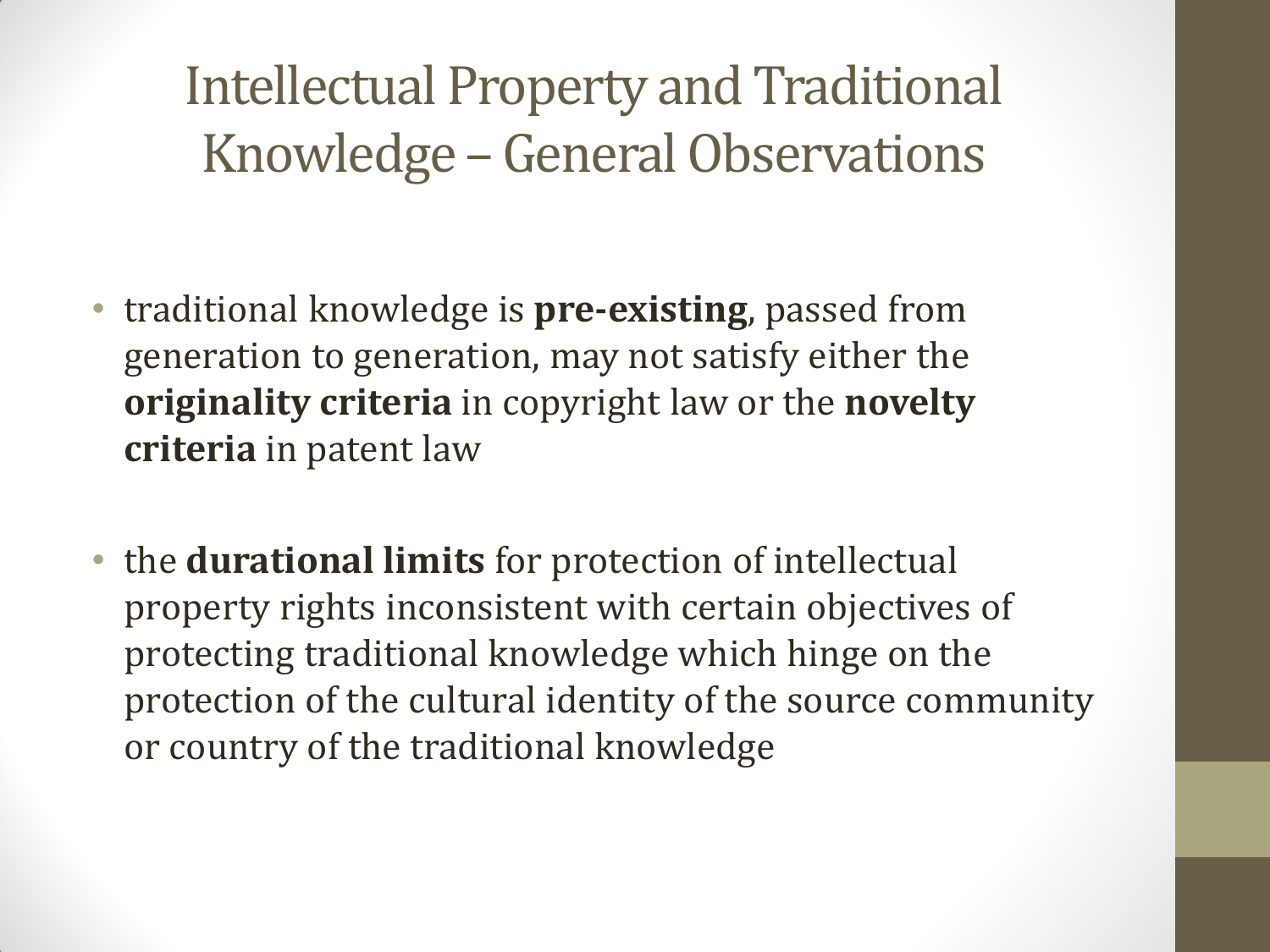Intellectual Property and Traditional Knowledge – General Observations

• **exceptions to rights** generally provided by intellectual property laws may not be suitable in relation to some forms of sacred or secret traditional knowledge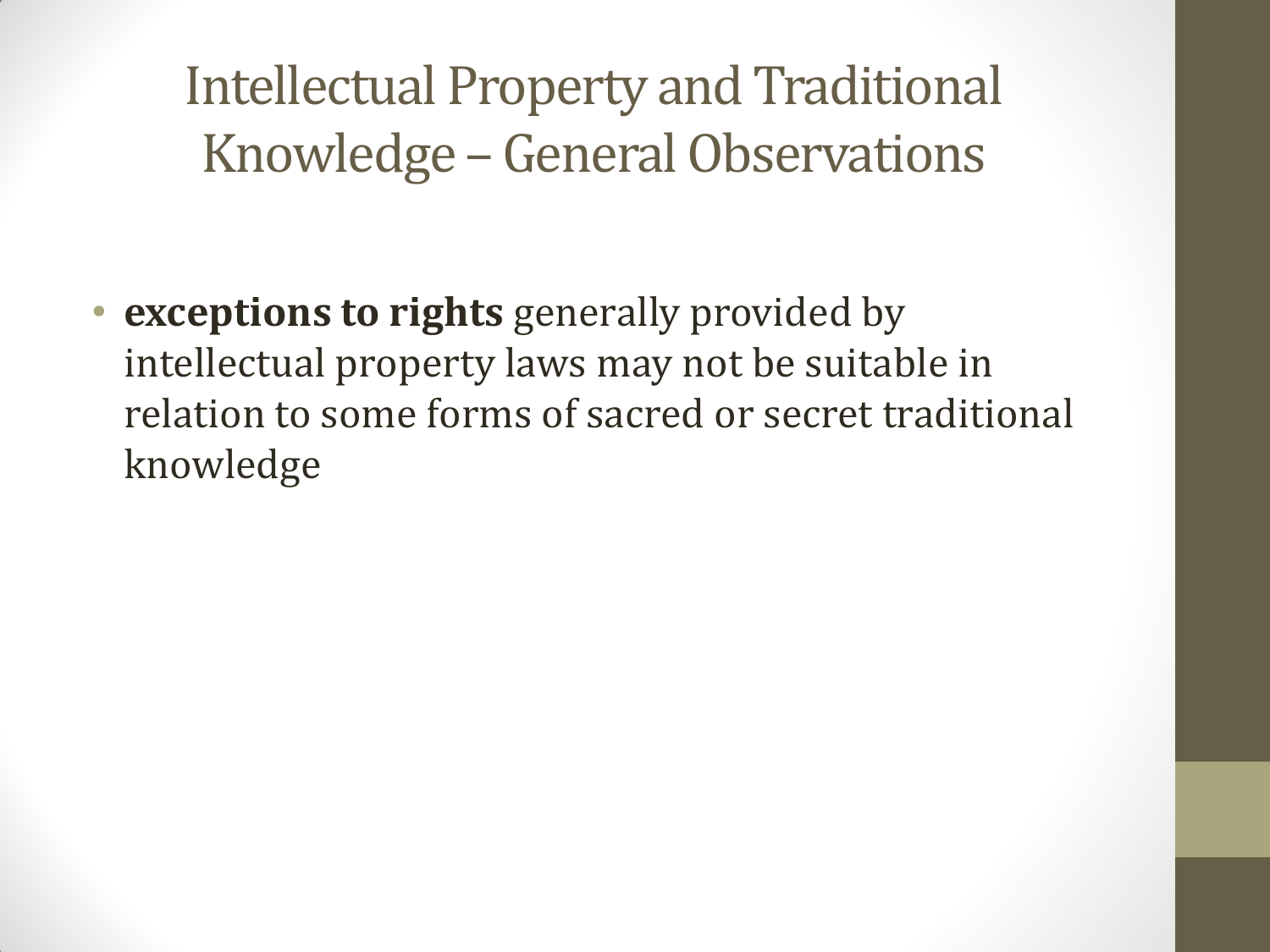## Traditional Knowledge Protection in the Caribbean

#### **Antigua and Barbuda**

• Copyright Act, 2003, protects *performers* of expressions of folklore but not "expressions of folklore"

#### **Dominica**

• Copyright Act, 2003, protects *performers* of expressions of folklore as well as "*expressions of folklore"*

#### **Barbados**

• Copyright Act, 1998, protects *"folklore"*

#### **St. Christopher and Nevis**

• Copyright Act, 2000, protects "*folklore"*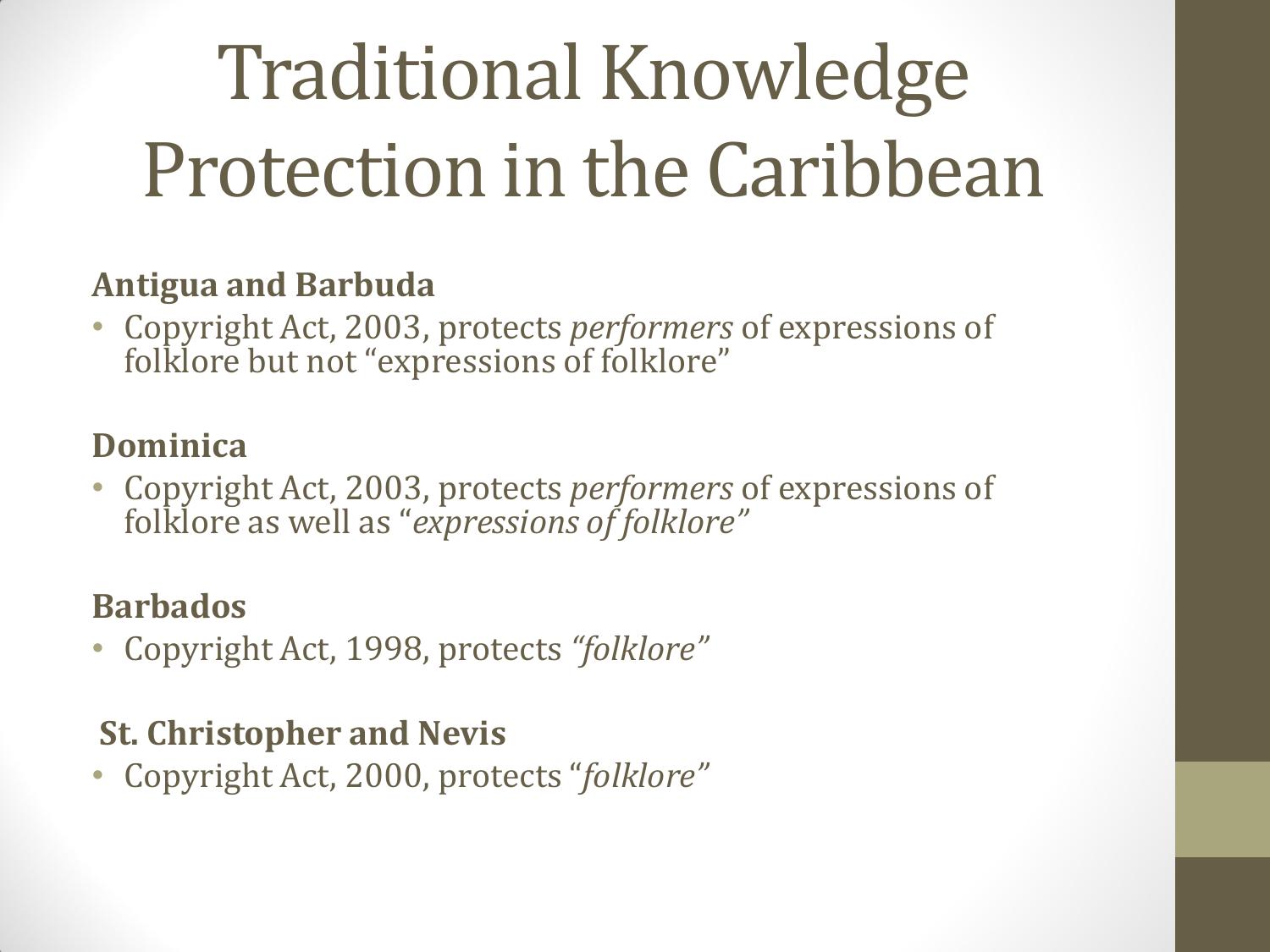### Models for Developing Caribbean Regional Framework

- Draft WIPO Articles on TK and TCEs
- African Regional Intellectual Property Organization (ARIPO) Swakopmund Protocol on the Protection of Traditional Knowledge and Expressions of Folklore
- Pacific Regional Framework for the Protection of Traditional Knowledge and Expressions of Culture
- Draft Legal Instrument for the South Asian Association for Regional Cooperation (SAARC) Countries on the Protection of Traditional Knowledge.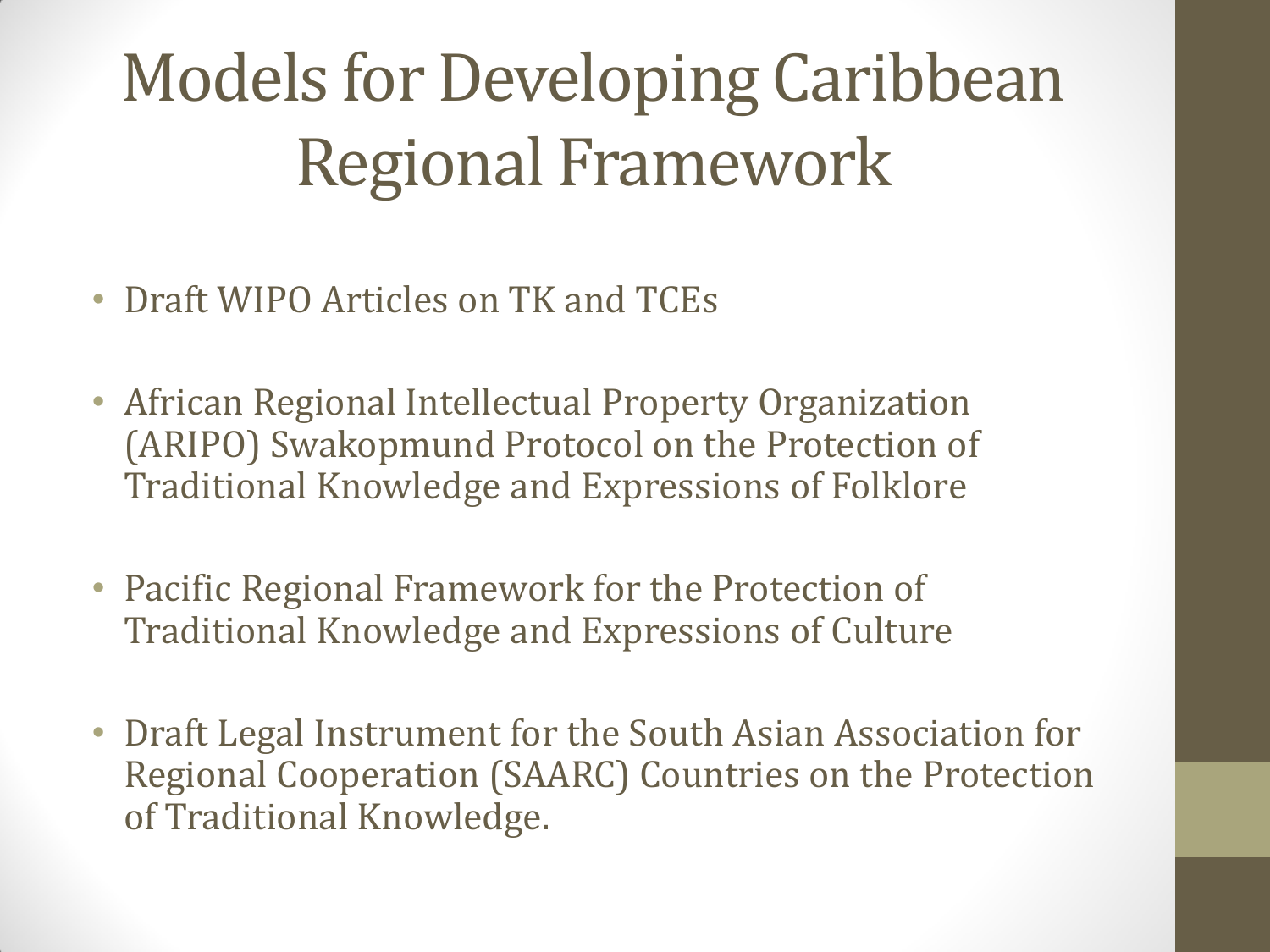## Policy Issues Relevant to Roundtable 4 Discussions

- Sanctions and remedies
- Management of rights
- Term of Protection
- Formalities
- Transitional Measures
- Relationship with other International Agreements
- National treatment
- Transboundary Cooperation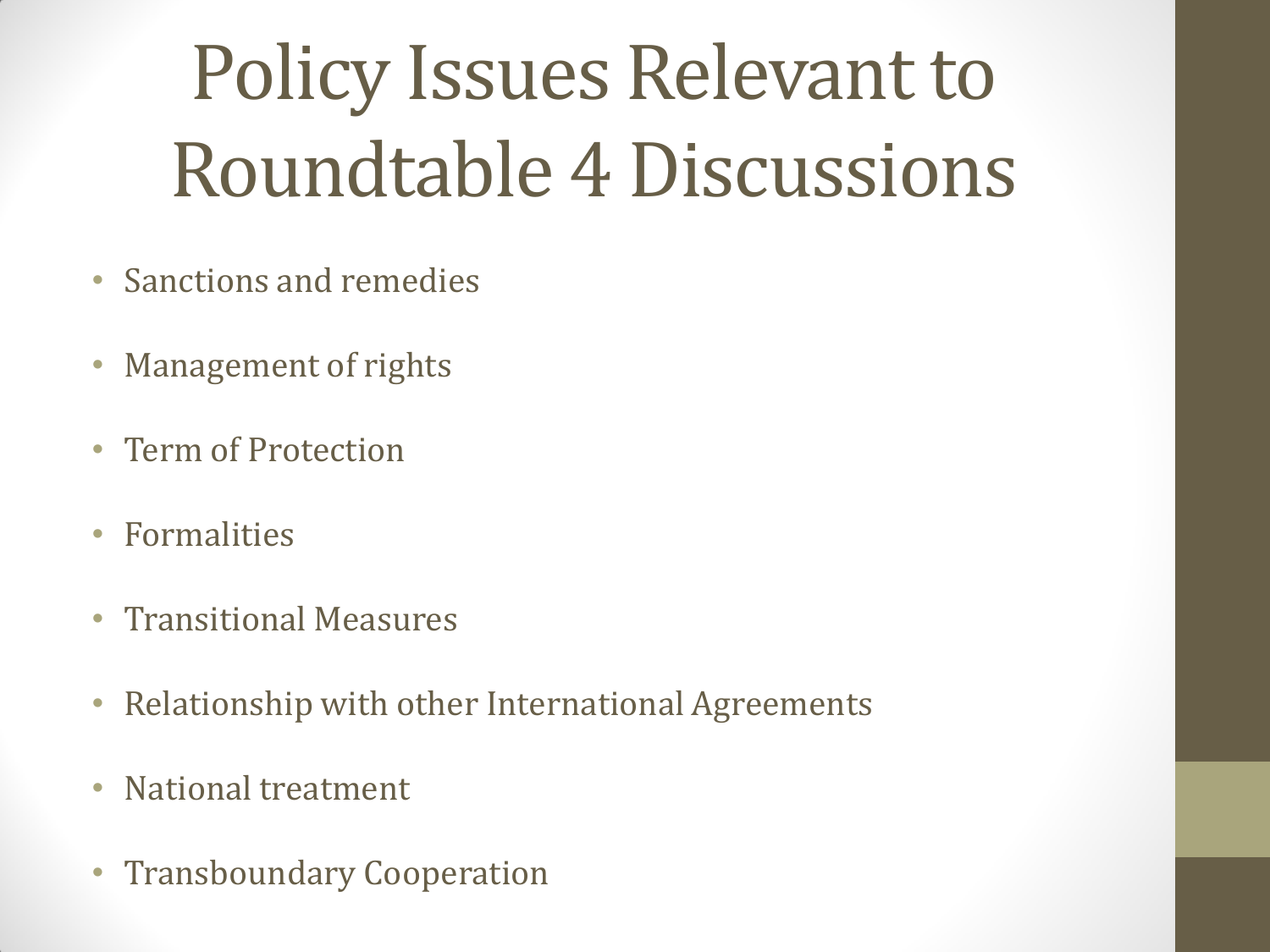#### Sanctions and remedies

This may include a range of

- civil and criminal remedies
- administrative sanctions such as warnings, fines, cancellation of authorizations and licences (see Brazilian Provisional Measure No.2.186-16
- public apology (see Pacific Regional Framework for the Protection of Traditional Knowledge and Expressions of Culture)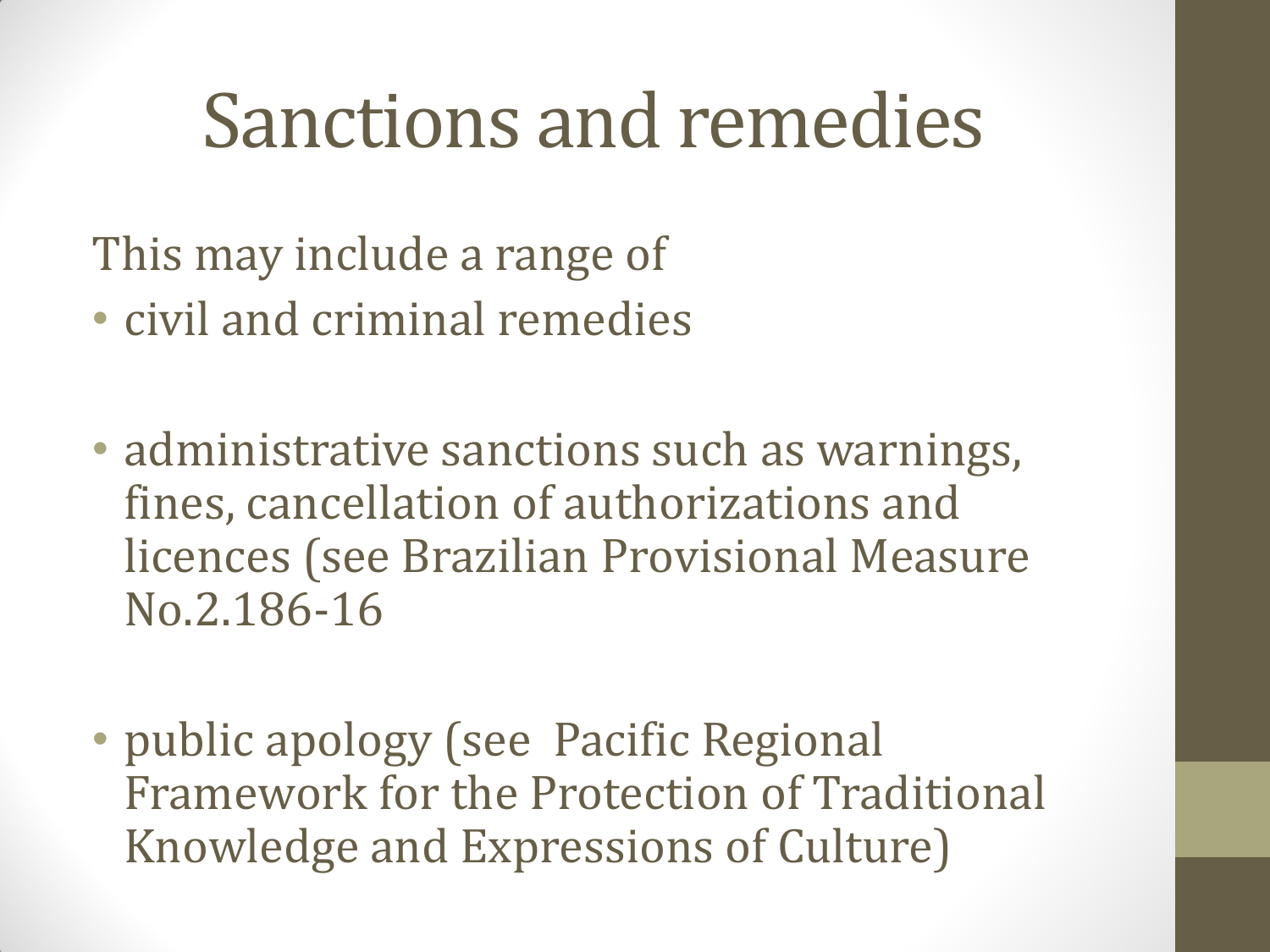## Management of Rights

Beneficiaries should have the option to exercise rights directly or through a designated agency.

Such an agency may have administrative and quasijudicial functions, for example:

- grant of authorizations
- distribution of monetary and non-monetary benefits
- awareness-building (about how to protect TK)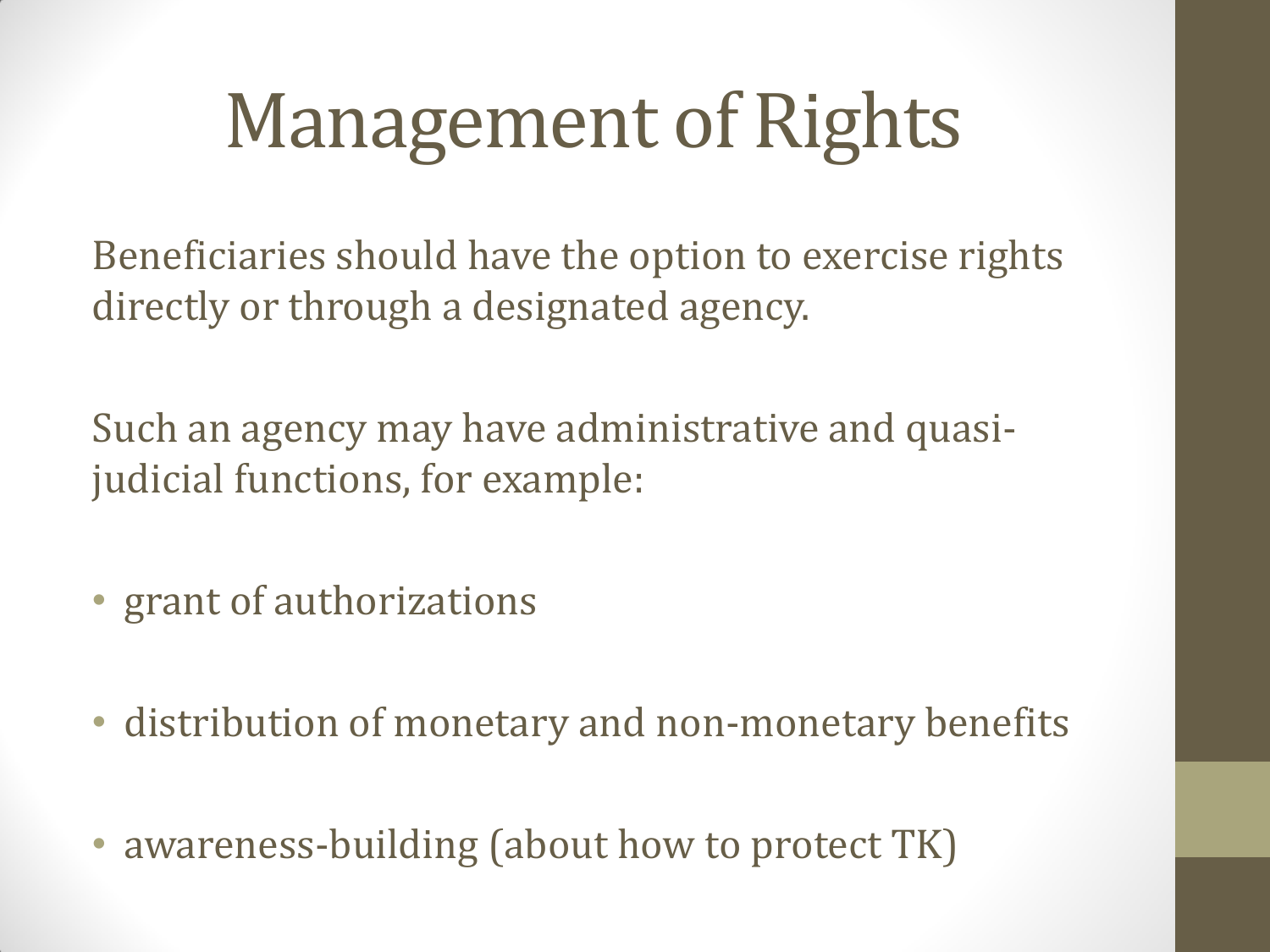## Management of Rights

- advisory services on terms and conditions of benefitsharing agreements
- monitoring use of TK
- maintenance of TK register
- maintenance of registered TK users
- resolution of disputes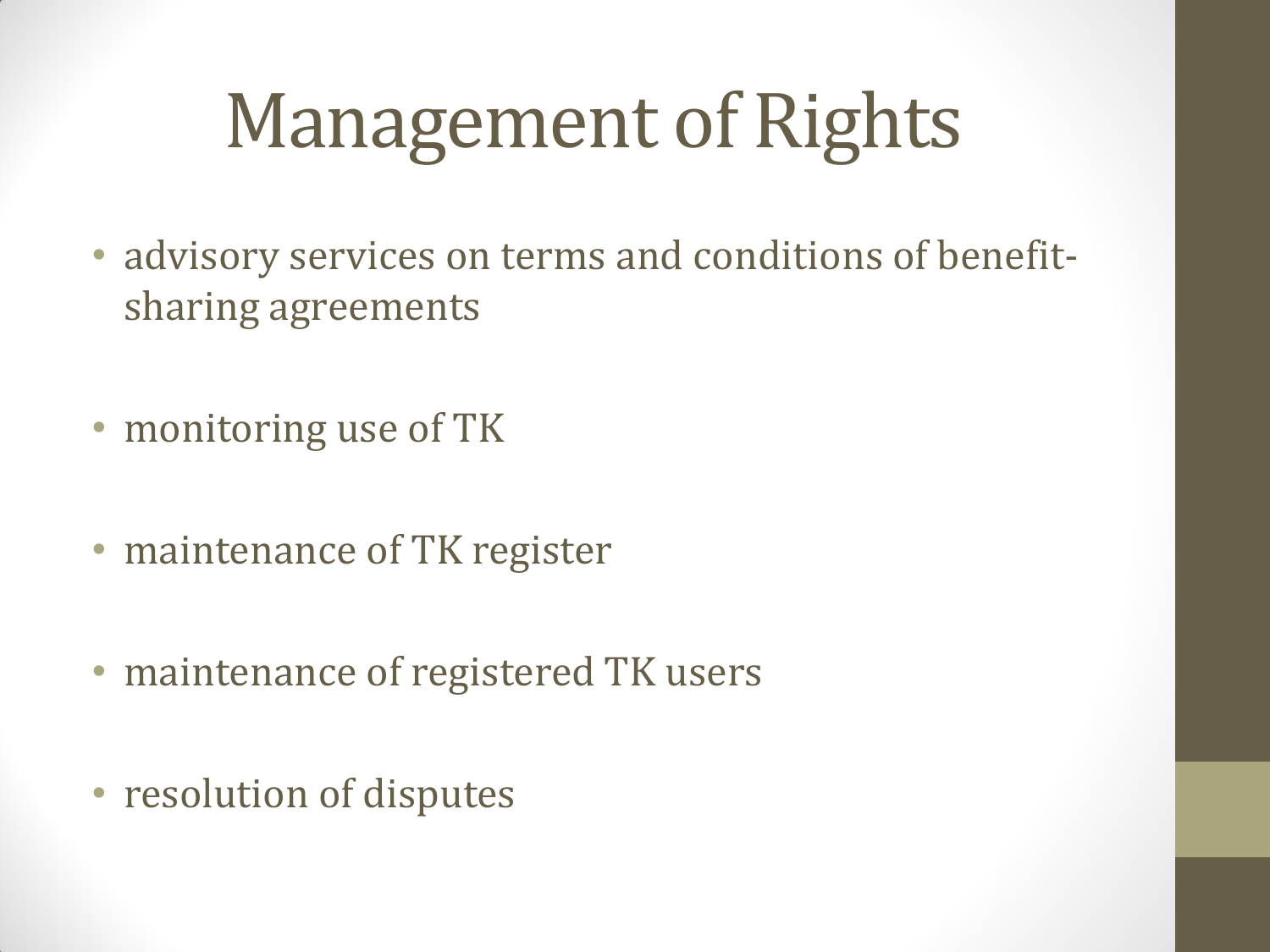## Term of Protection

- Unlimited duration of protection for secret TK as long as secrecy maintained
- Limited duration of protection for TK that is "public"
- No protection for TK that is "public"

How does one define "public"? Public but within the community? Public within and outside the community?

What about TK which represents the cultural identity of source community?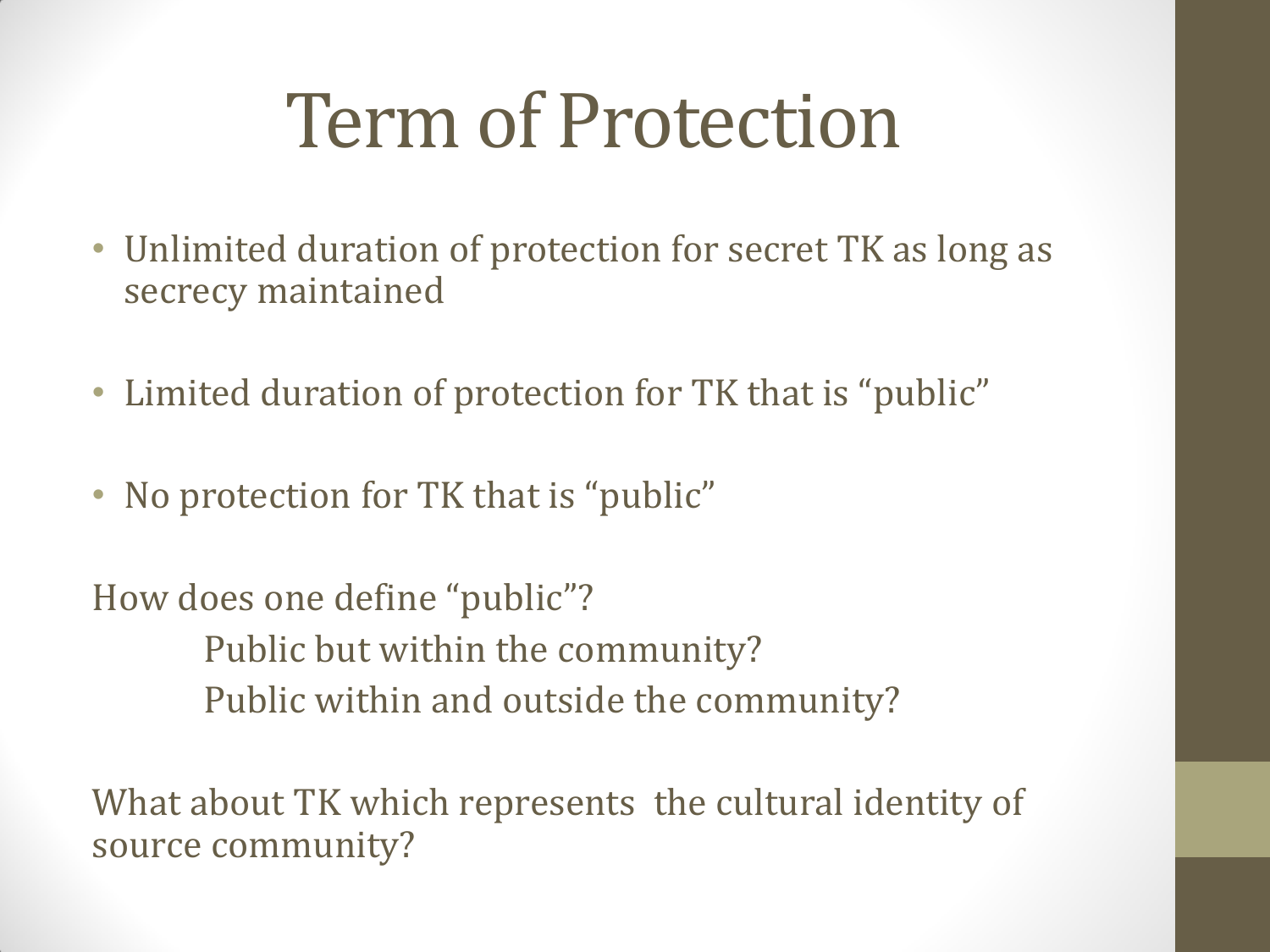### Formalities

- Automatic protection once criteria for protection met or registration as a prerequisite for protection?
- Maintenance of registers in the interests of transparency and certainty, with restricted access for sacred and/or secret traditional knowledge .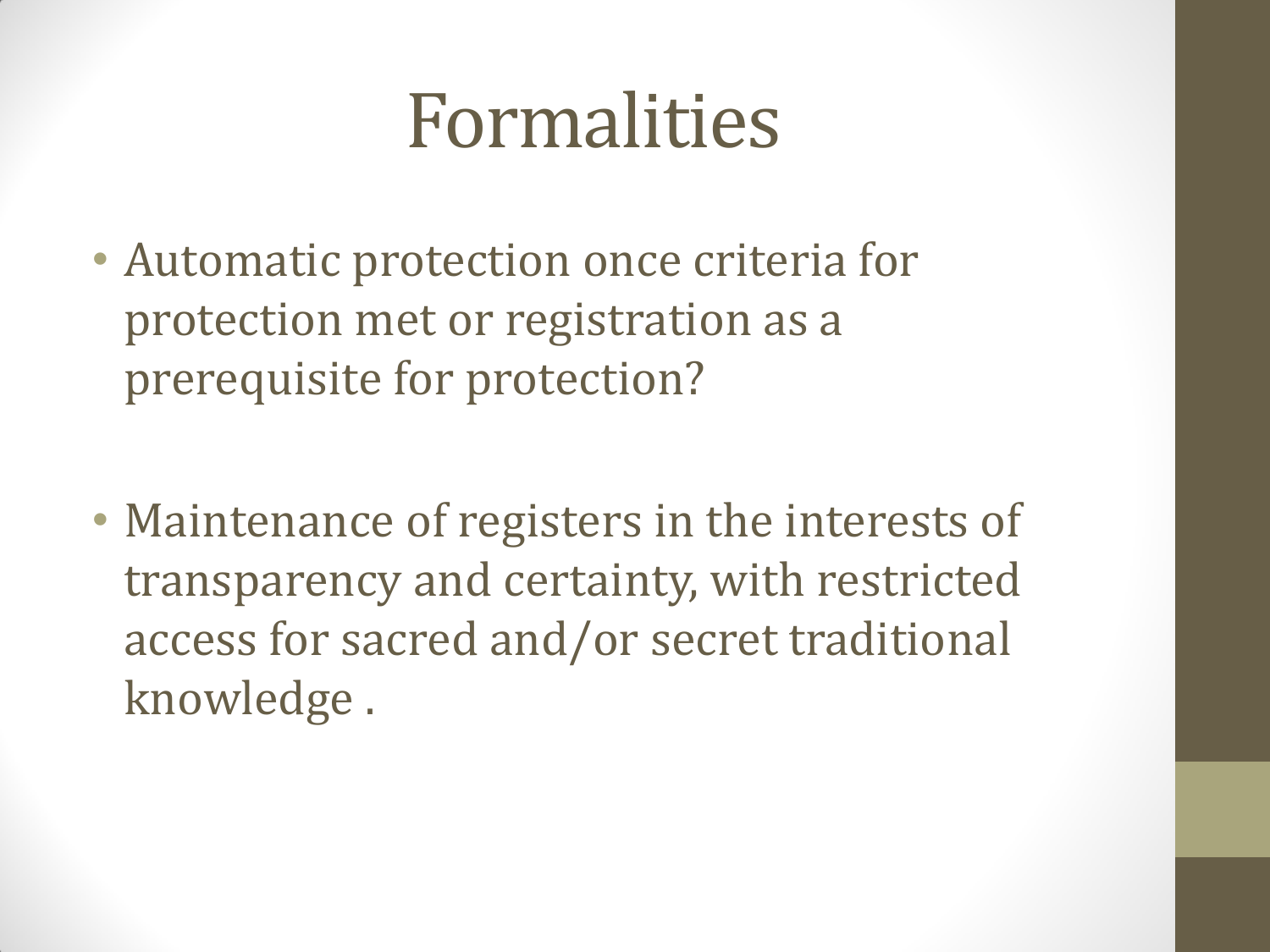### Transitional Measures

- Transitional provisions deal with the issue of the treatment of prior use of traditional knowledge*,* which may be deemed unlawful once protection measures are put in place. They can range from positions of absolute retroactivity to nonretroactivity.
- An intermediate approach to formulating transitional provisions is another alternative, in that prior and continuing acts or use of traditional knowledge which would be unlawful with the commencement of the new protection measures, should be brought into conformity with the new protection measures within a reasonable period of time thereafter.
- Further, provision should be made for the equitable treatment of rights acquired by third parties in good faith.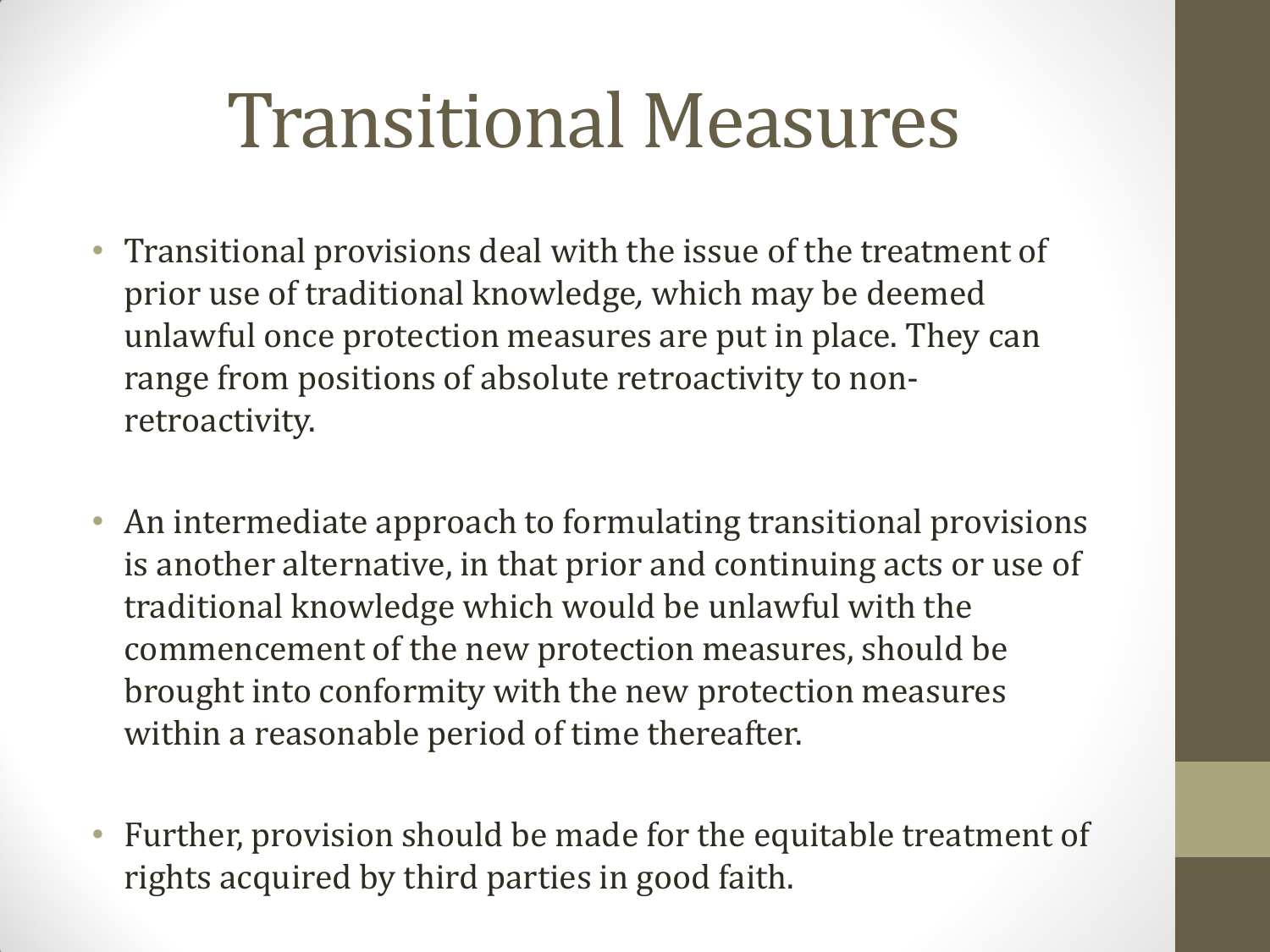# Relationship with other International Agreements

There are different approaches to this issue including:

- *An expressed statement on the mutual supportiveness and complementarity and non-subordination of the proposed instrument and existing instruments*
	- See the Convention on the Protection and Promotion of the Diversity of Cultural Expressions, 2005, Article 2005, Article 20
- *Subordination of the proposed instrument to existing instruments*
	- see the Convention for the Safeguarding of the Intangible Cultural Heritage, 2003, Article 3(b)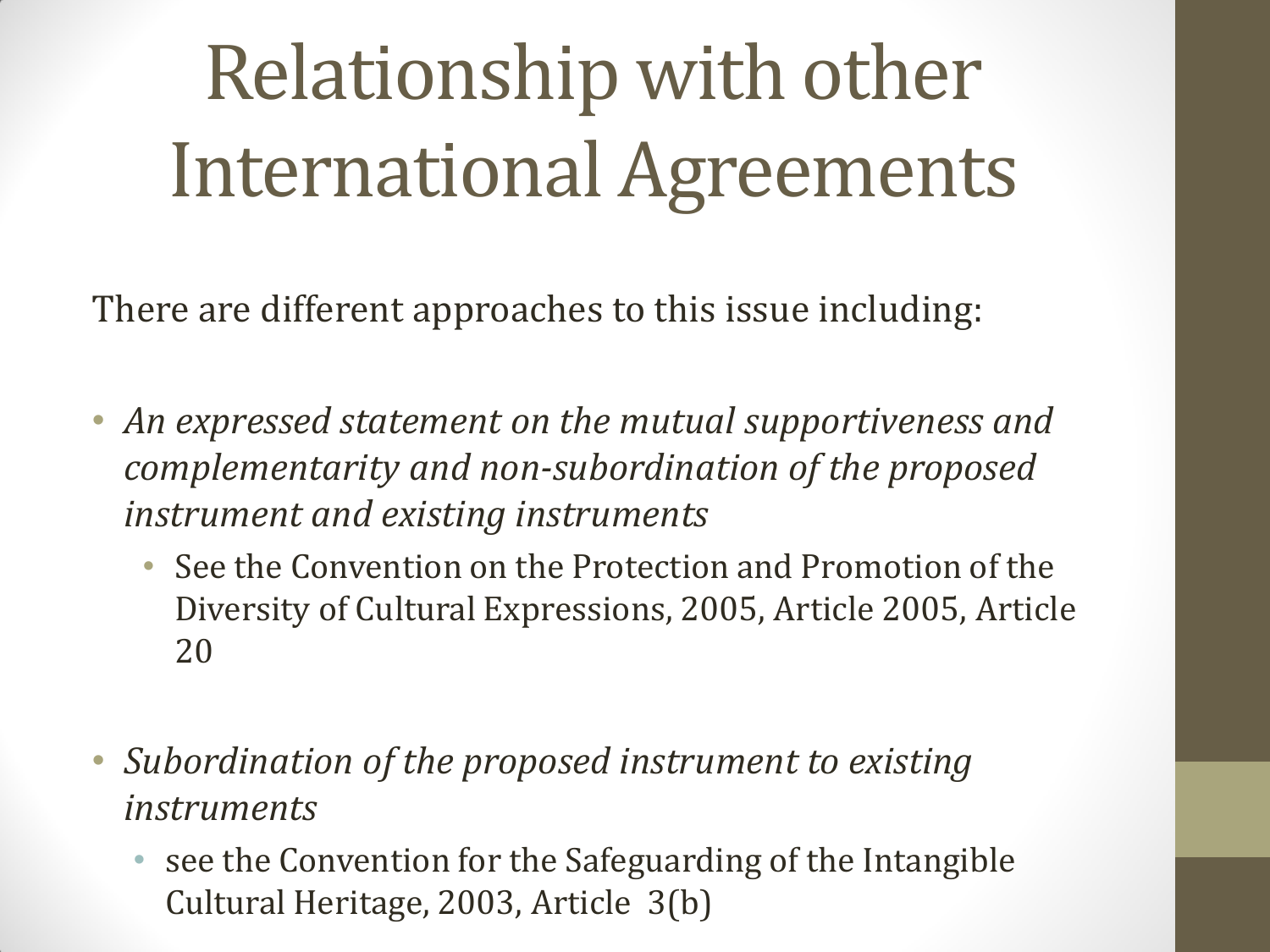# Relationship with other International Agreements

• No statement on the relationship between the proposed instrument and existing instruments

See generally, Martin Girsberger*,* Legal Protection of Traditional Cultural Expressions: a Policy Perspective, in Christoph Beat Graber and Mira Burri-Nenova, *Intellectual Property and Traditional Cultural Expressions in a Digital Environment* (2008)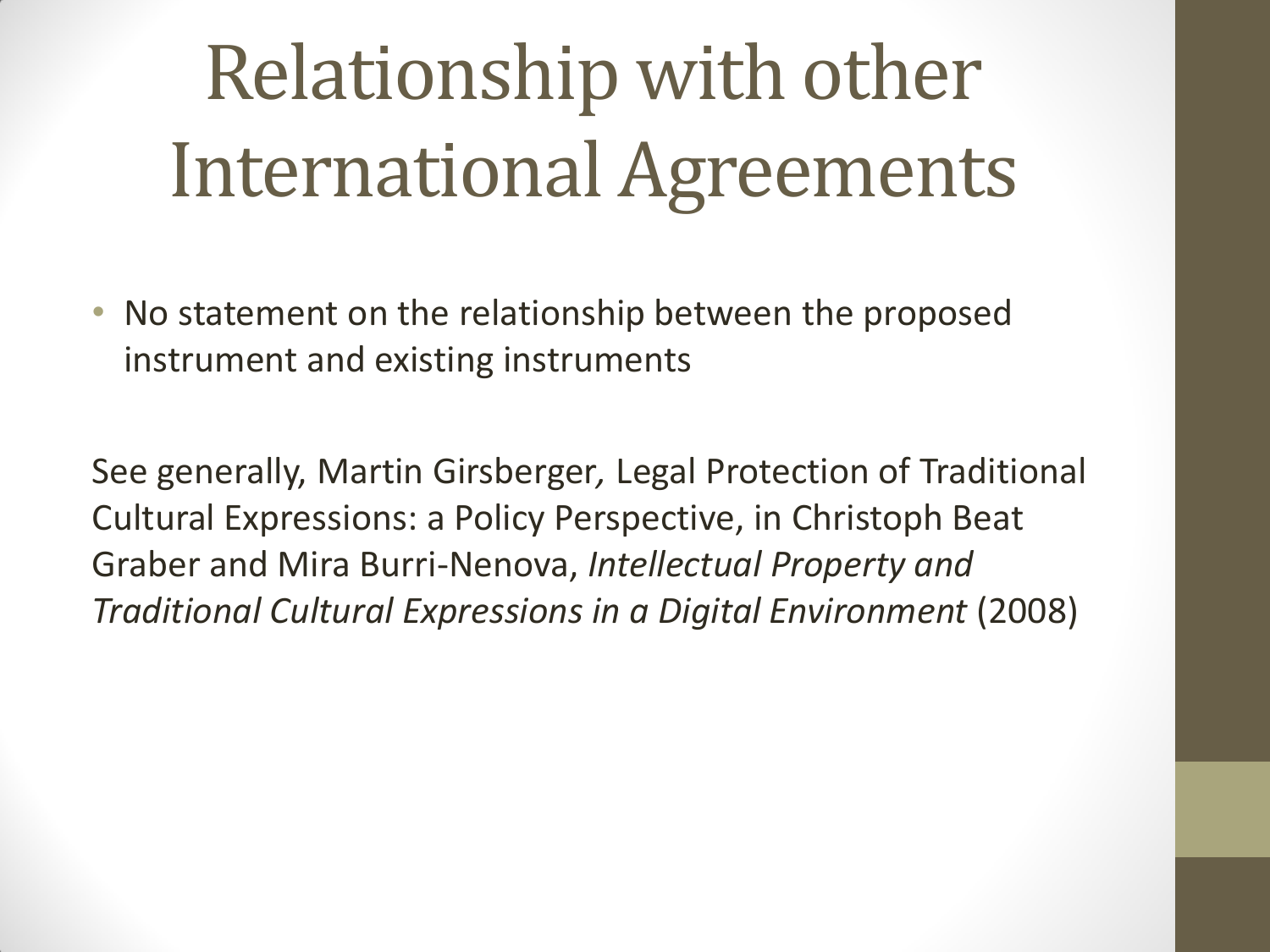# Relationship with other International Agreements

- There should be, where possible, compatibility with other international agreements, the most obvious being international intellectual property agreements.
- However, in light of the fact that a sui generis regime for traditional knowledge protection, albeit inspired by conventional intellectual property principles, is being negotiated because of the inherent difficulty of intellectual property principles to accommodate subject matter having the characteristics of traditional knowledge, any proposed international traditional knowledge protection regime should be *complementary to but not subordinate to*  international intellectual property agreements.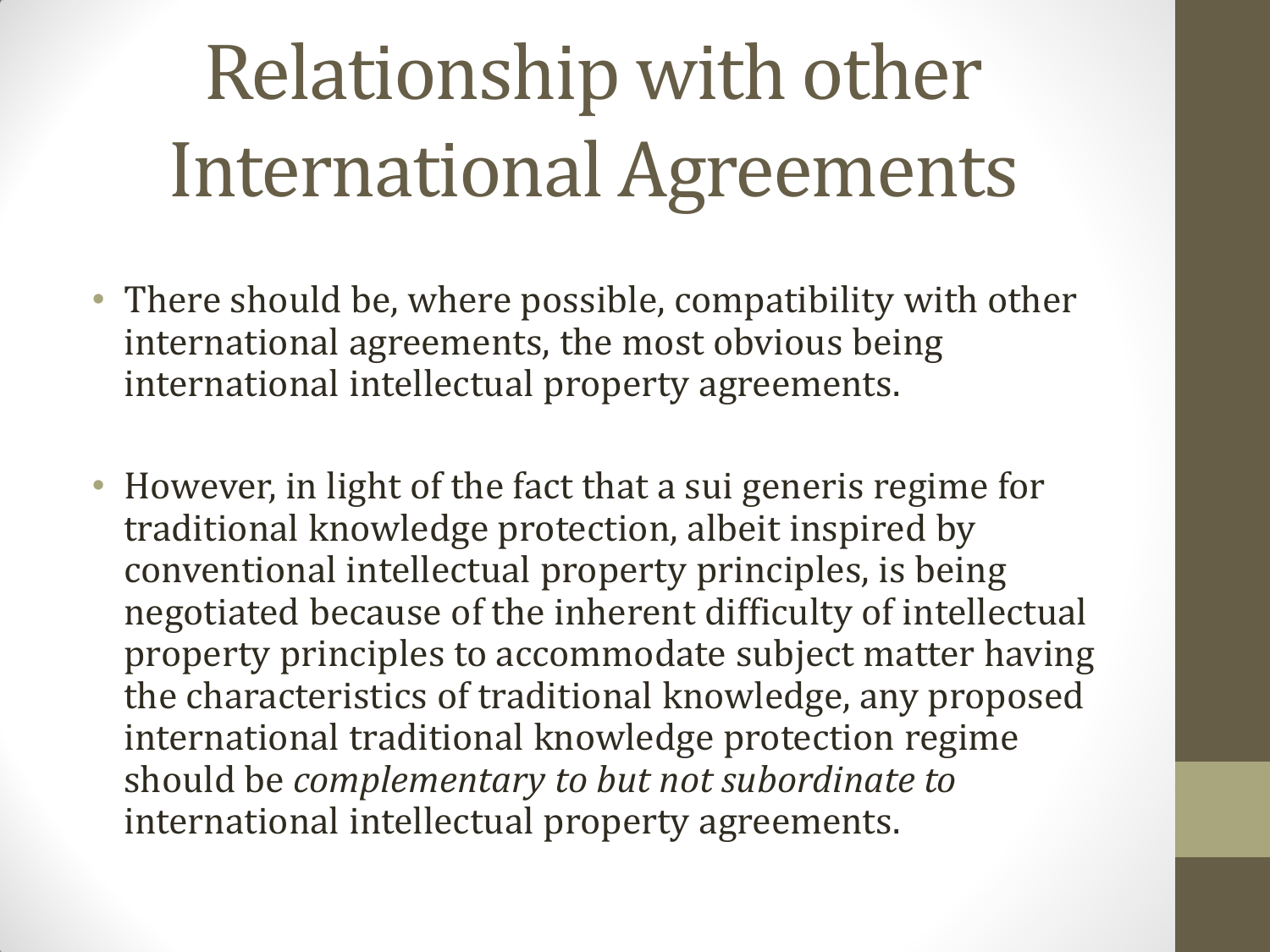### National Treatment

- The principle of "national treatment" is a good starting point for policy makers when determining how foreign rights holders will be dealt with under national jurisdiction. That principle requires a state to treat foreign rights holders in the same way that traditional communities and individuals are treated within the particular jurisdiction
- This approach may not always produce an ideal result because customs and practices may vary across traditional communities and countries, and applying the principle of national treatment will entail using customs alien to the foreign rights holders to determine, for example, the appropriate use of that foreign right holder's traditional knowledge: see Peter Drahos, "Towards an International Framework for the Protection of Traditional Group Knowledge and Practice" 2004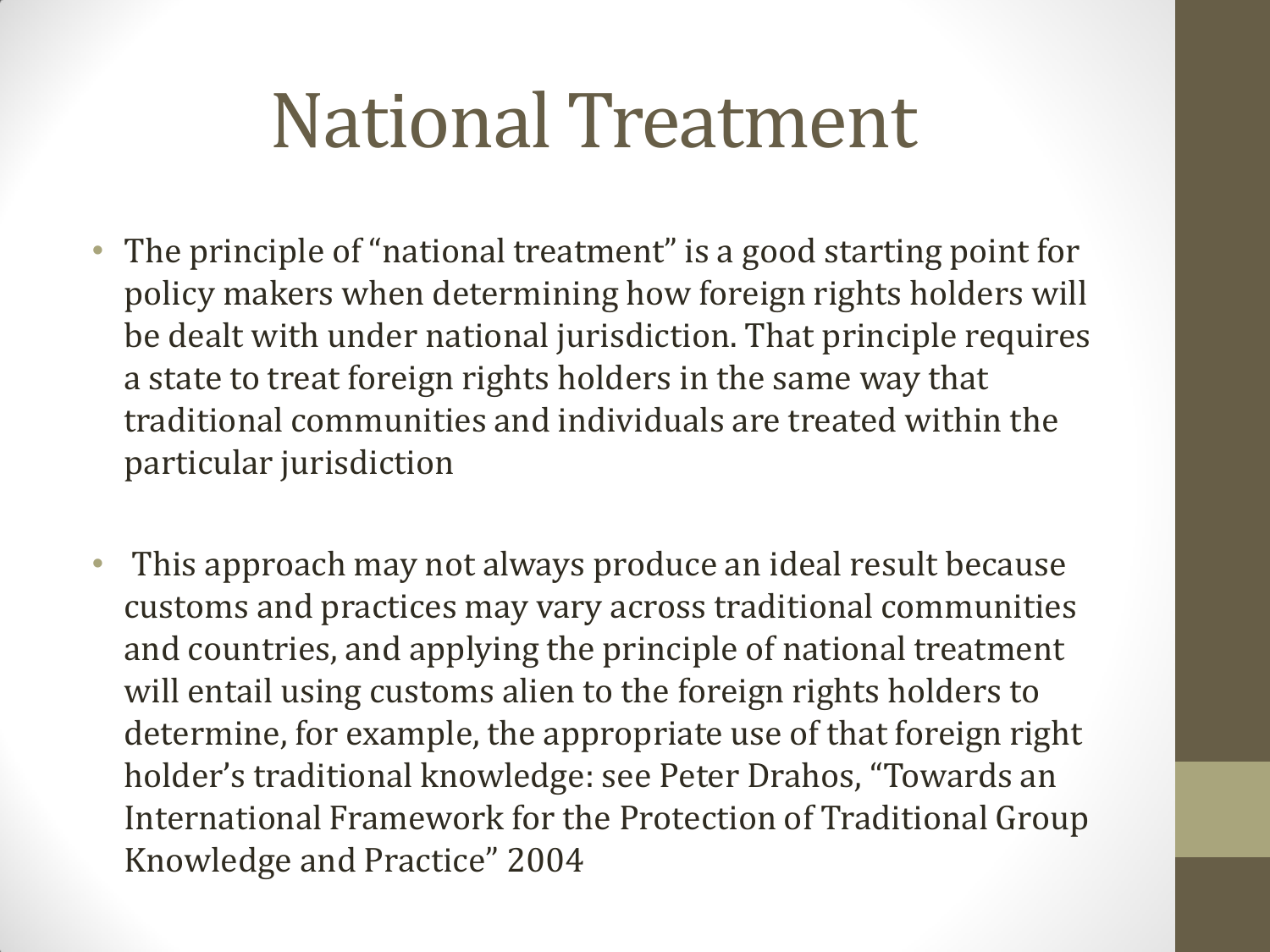## National Treatment

- The principle of national treatment could be subject to or supplemented by other approaches, for example, "mutual recognition" which could allow for the recognition of another community's or country's laws.
- Applying the principle of mutual recognition will allow the use of the foreign right holder's customs to determine the appropriate use of their traditional knowledge outside of the country in which they are located.
- This may be more appropriate in the context of the existing and proposed frameworks of traditional knowledge protection, where customary law plays an important part in diverse aspects of such protection (from defining the subject matter to determining which actions constitute infringements)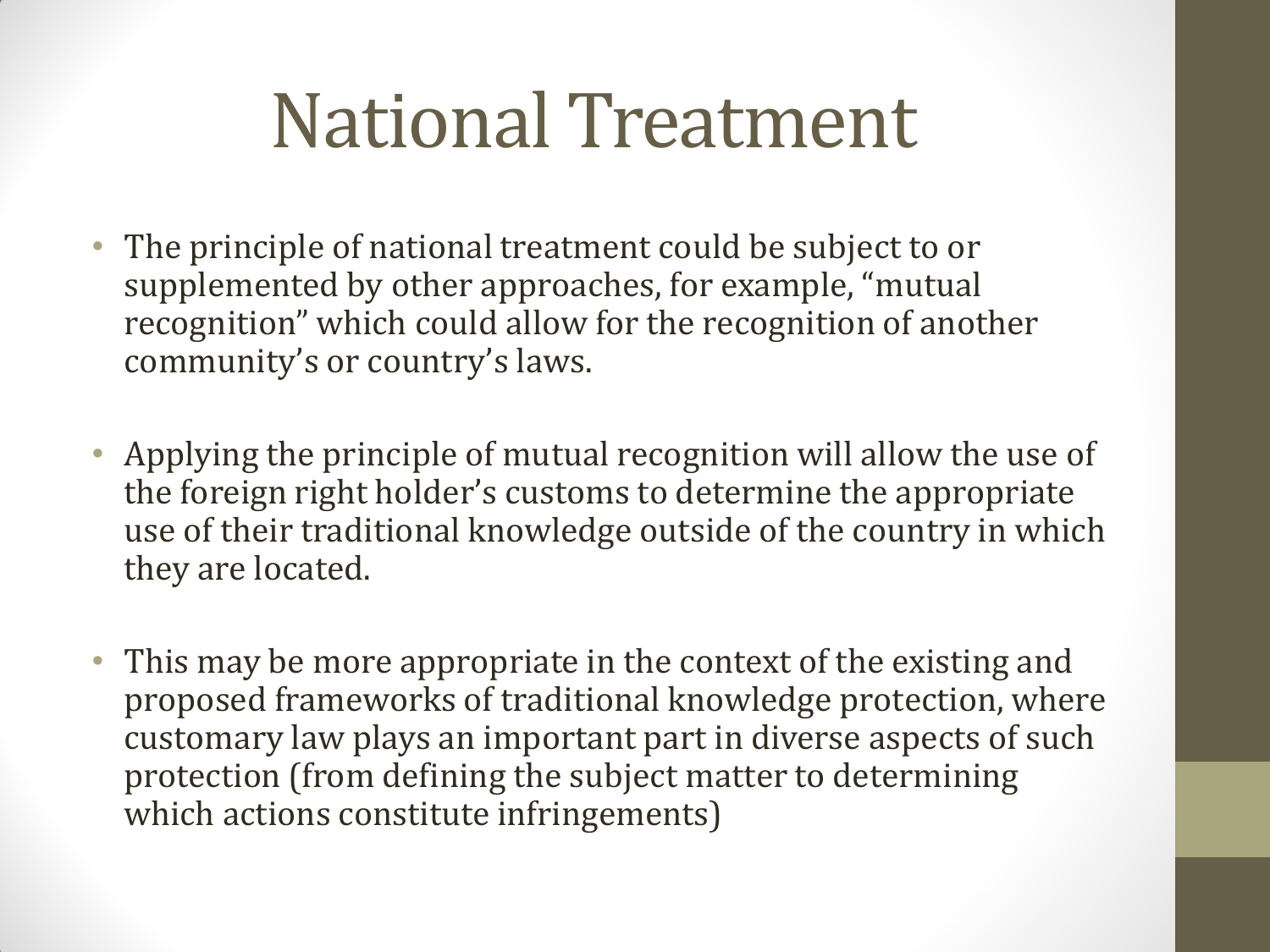### National Treatment

• The principle of "mutual recognition" needs to be supported by the principle of reciprocity and grounded in an environment of minimum agreed standards across communities, countries and regions.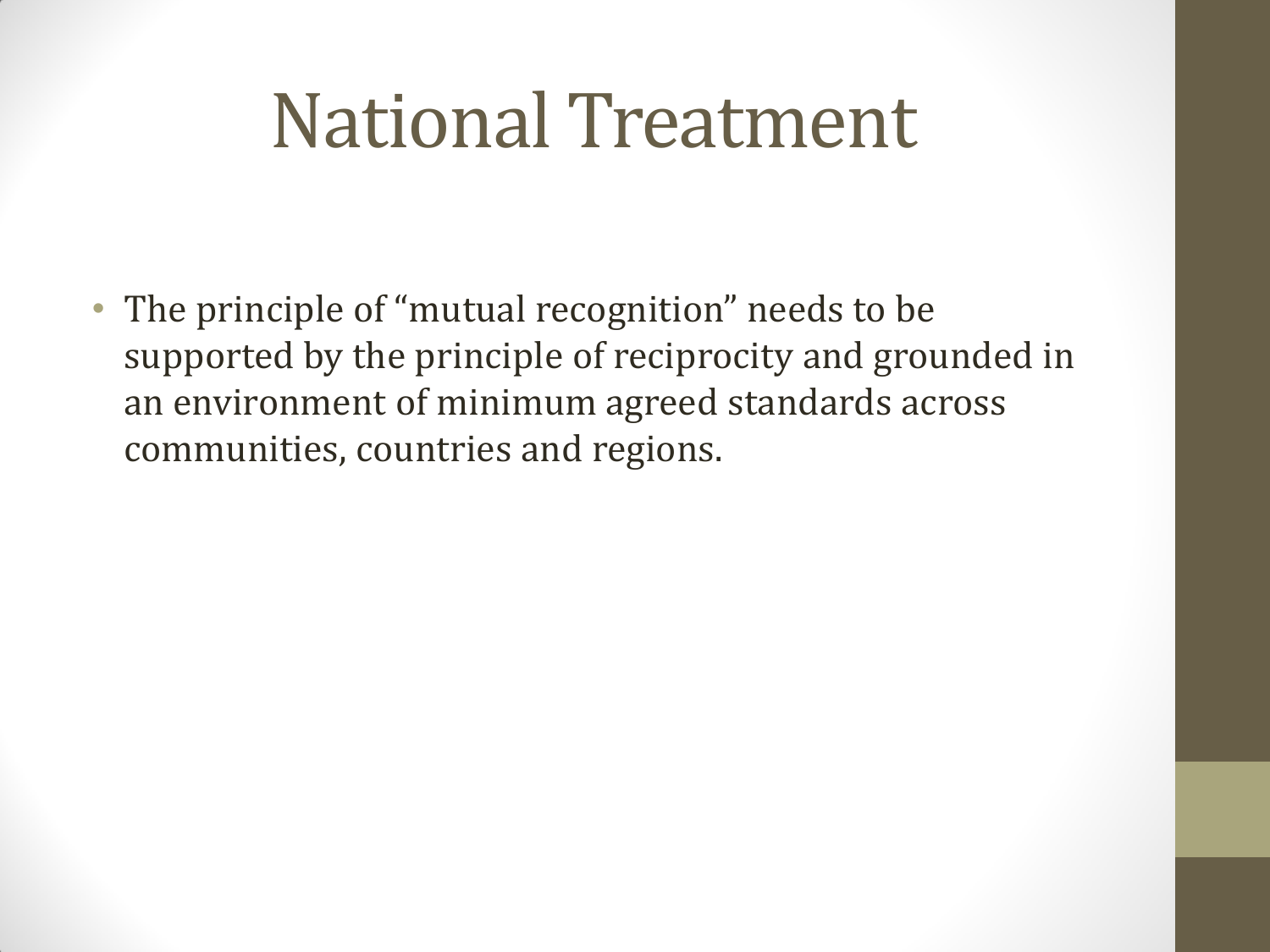## Trans-boundary Cooperation

Since traditional knowledge may be shared by more than one "indigenous", "traditional" or "cultural" group or held by the same group across geographical boundaries, trans-boundary cooperation is important, even critical, to any effective regime for the protection of traditional knowledge.